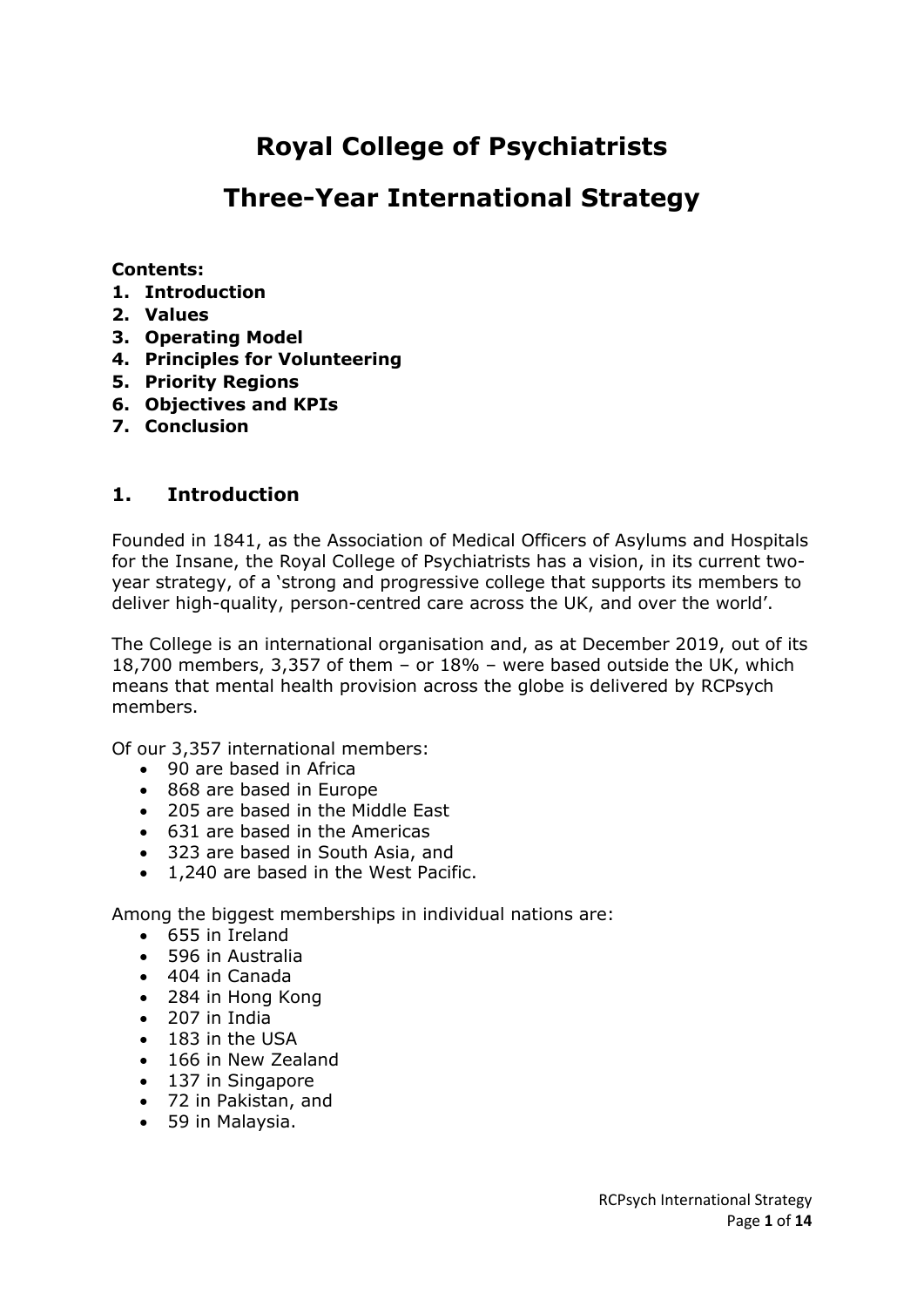As a College, our international members are represented by six international RCPsych divisions:

- The African Division
- The European Division
- The Middle Eastern Division
- The Pan-American Division
- The South Asia Division, and
- The West Pacific Division.

As well as having members all over the world, around half of our UK-based members obtained their primary medical qualification outside the UK.

This means that while, as a College, we have a lot to offer psychiatry and wider mental health services globally, we have also benefitted from amongst the best professionals and best practices from around the world.

We have established MRCPsych exam centres in Ireland, Oman, Singapore, Malta, Hong Kong and India and our exam continues to be regarded as a particularly high standard of postgraduate qualification in psychiatry.

We deliver CPD Online in Australia, New Zealand, Netherlands, Estonia and Malta.

We sell our learned books and journals in various nations. The latest impact factor for our publication, the British Journal of Psychiatry (BJPsych) is 7.233, which is a 23% increase on the previous year. This means that out of 142 learned psychiatric journals it is ranked seventh in the world.

Our Faculties play a key role in shaping policy for psychiatric sub specialties in Europe and beyond.

Our public health leaflets, which have been translated into 25 languages, are accessed, via the College website, by communities in the UK and worldwide.

MindEd, the free online educational resource on mental health issues for children, young people, families and older people, which is hosted by the College, is accessed by patients and practitioners globally.

Our College Centre for Quality Improvement (CCQI) has 27 member services outside the UK, with:

- 20 services in Ireland
- Two in New Zealand
- One in India
- One in Hungary
- One in Greece
- One in Norway, and
- One in the United Arab Emirates.

The College runs a volunteer scheme, in close collaboration with our Volunteering and International Psychiatry Special Interest Group (VIPSIG), which links around 15 RCPsych members a year, who want to donate their time,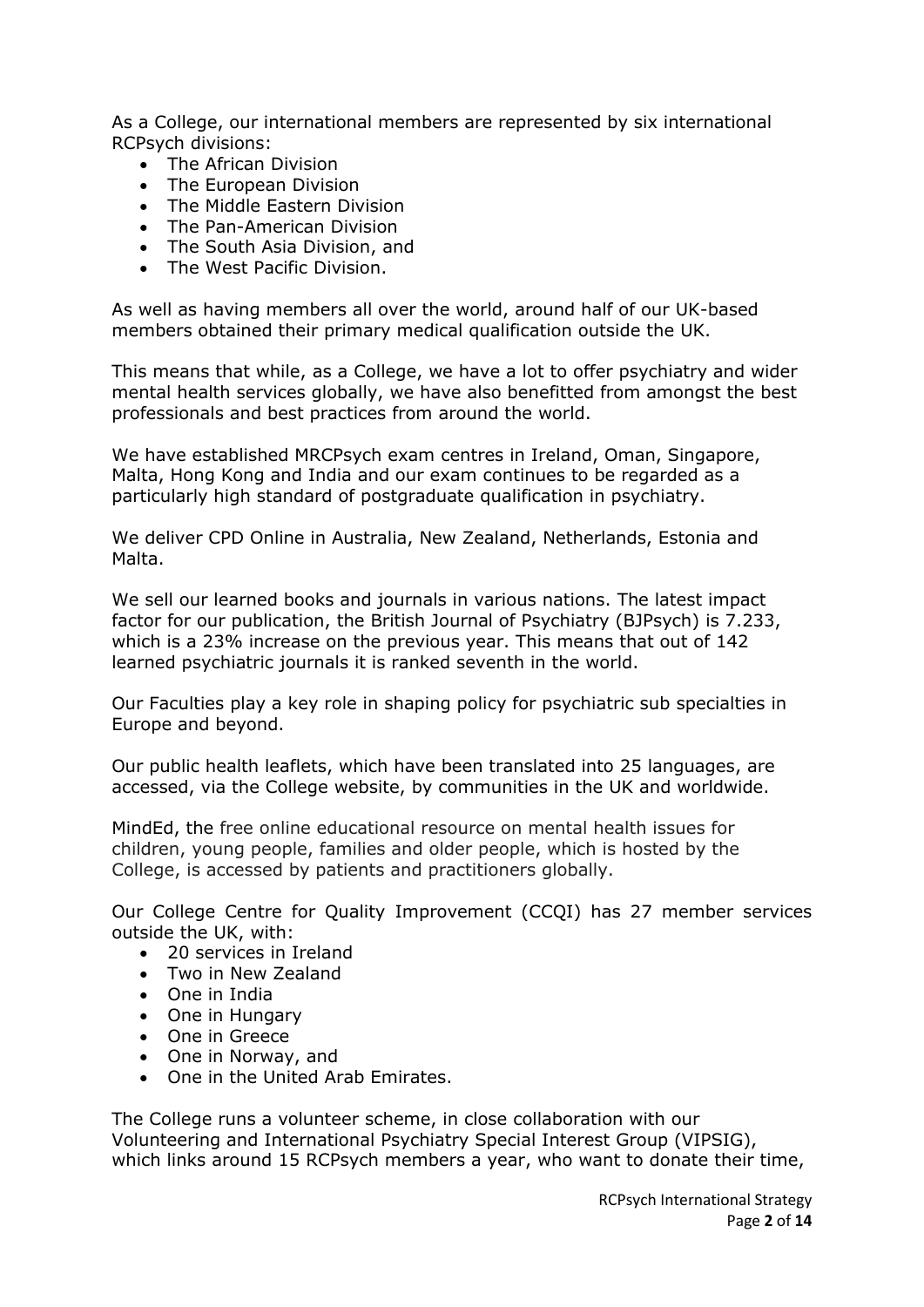to services in low-and-middle income countries that need specialist training. We have run programmes in highly challenging contexts such as Iraq and Myanmar.

The College also runs its Medical Training Initiative (MTI), which is designed to enable a small number of international psychiatry graduates to enter the UK to experience training in the NHS for up to two years, before returning to their home country. During 2019, 50 people came to the UK under this scheme. This was up from 40 in 2018, and 15 in 2017.

The RCPsych continues to build relationships with equivalent international psychiatric associations, such as the American Psychiatric Association (APA), the Royal Australian and New Zealand College of Psychiatrists (RANZCP), the Indian Psychiatric Society (IPS), the South African Society of Psychiatrists (SASOP), as well as the World Psychiatric Association (WPA) and the European Psychiatric Association (EPA).

The College also hosts a small number of international delegations visiting the UK on study visits – most recently delegations from China and Russia.

The RCPsych is involved in setting standards for training in Europe through its membership of the European Union of Medical Specialists (UEMS) Psychiatry Section. The College aspires to maintain its links to European psychiatry regardless of the implications of Brexit.

We have also arranged education seminars with psychiatric associations from the USA, Australia, New Zealand, Canada, Hong Kong and South Africa, in order to share examples of good practice in the training of psychiatrists.

While the RCPsych has a rich history of working across the globe, to help promote standards and quality in psychiatry and improve mental health care, this is our first comprehensive international strategy, encompassing the whole organisation.

The objectives set out in the strategy acknowledge that there is sometimes a focus on specific regions where the College has existing collaborations, a large membership and/or which allow for potential growth of the College's support and membership.

The purpose of this strategy is to set the values and principles that will underpin our international work and the operational model. The international strategy will also ensure that we carry out is led by the UN Sustainable Goals.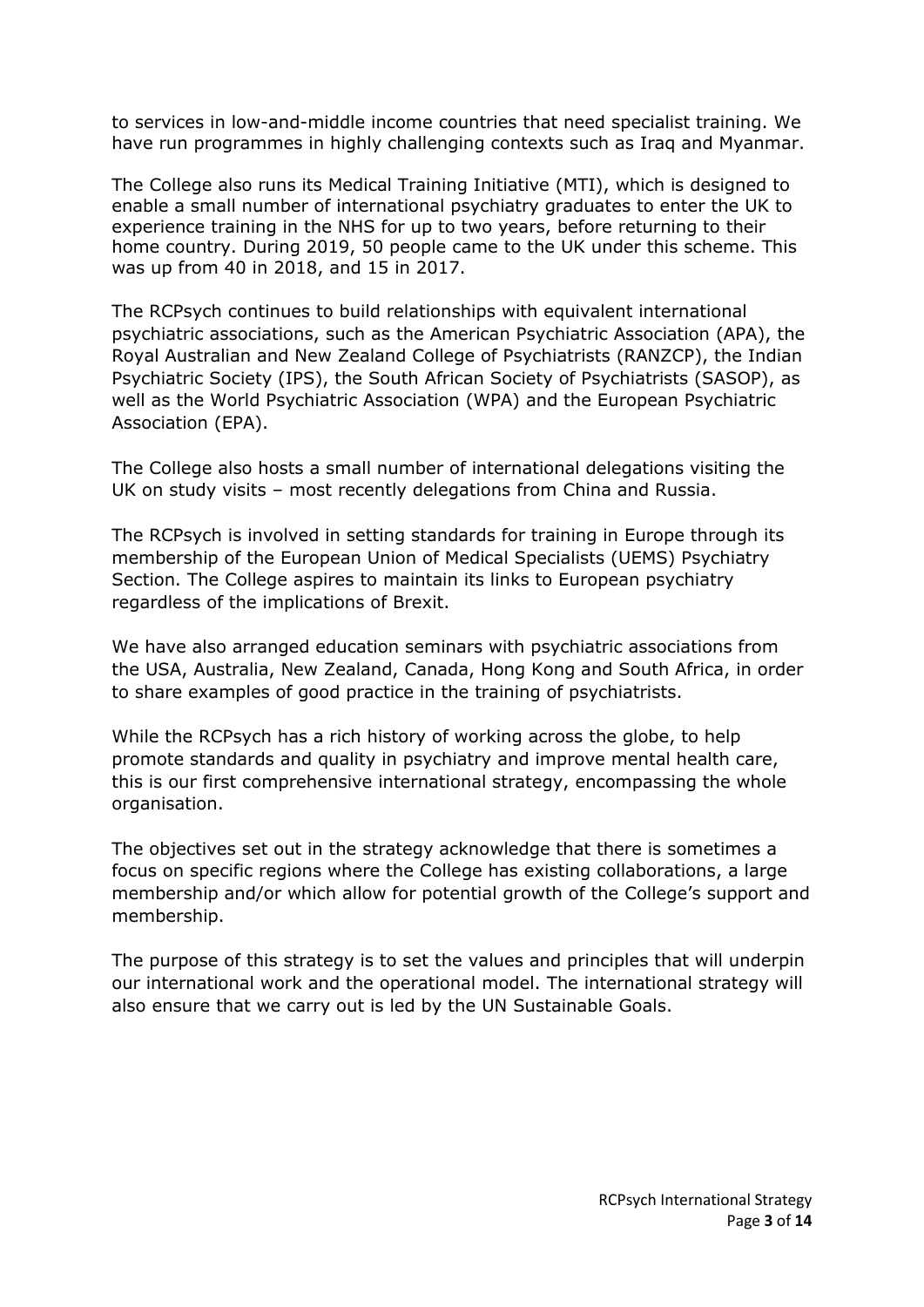# **2. Values**

The RCPsych has six values:

- Courage
- Innovation
- Respect
- Collaboration
- Learning, and
- Excellence.

Our new international strategy will be based on our values in the following way:

#### **Courage**

We will have the courage to engage with nations in which social policies may have different standard to our own as long as we can improve patient care. Our work will advocate for the needs of people with mental illness, intellectual difficulties and developmental disorders, regardless of the level of stigma that can be found around mental illness, in different nations.

#### **Innovation**

Our international strategy will lead to new ways of working, new evidence bases and new partnerships which will lead to mutually beneficial innovation to improve patient care.

#### **Respect**

We will work in ways that are respectful of the peoples and culture of regions and nations in which we are working. We will also be respectful of the context of their healthcare settings. Our work will respect the needs of patients and always be person-centred. We will ensure that our work does not inadvertently contribute to a 'brain drain' from any nation. We will work to reduce discrimination against those with mental illness in all its forms.

#### **Collaboration**

We will build mutual partnerships with appropriate stakeholders, such as health ministries, national psychiatric associations, international psychiatric associations, universities, third sector mental health organisations and NGOs that create shared goals and a common vision.

#### **Learning**

All our work will foster two-way learning. Whilst sharing the best of our skills and knowledge we will embrace learning from other parts of the world to improve the quality of care for people with mental illness in ways which are sustainable.

#### **Excellence**

Our work will promote excellence in mental health services and the training of outstanding psychiatrists. We will aim to deliver optimum member experience to psychiatrists globally drawing on the strength and diversity of our membership. We will encourage our members to be ambassadors for the RCPsych and the specialty of psychiatry and mental health and wider healthcare.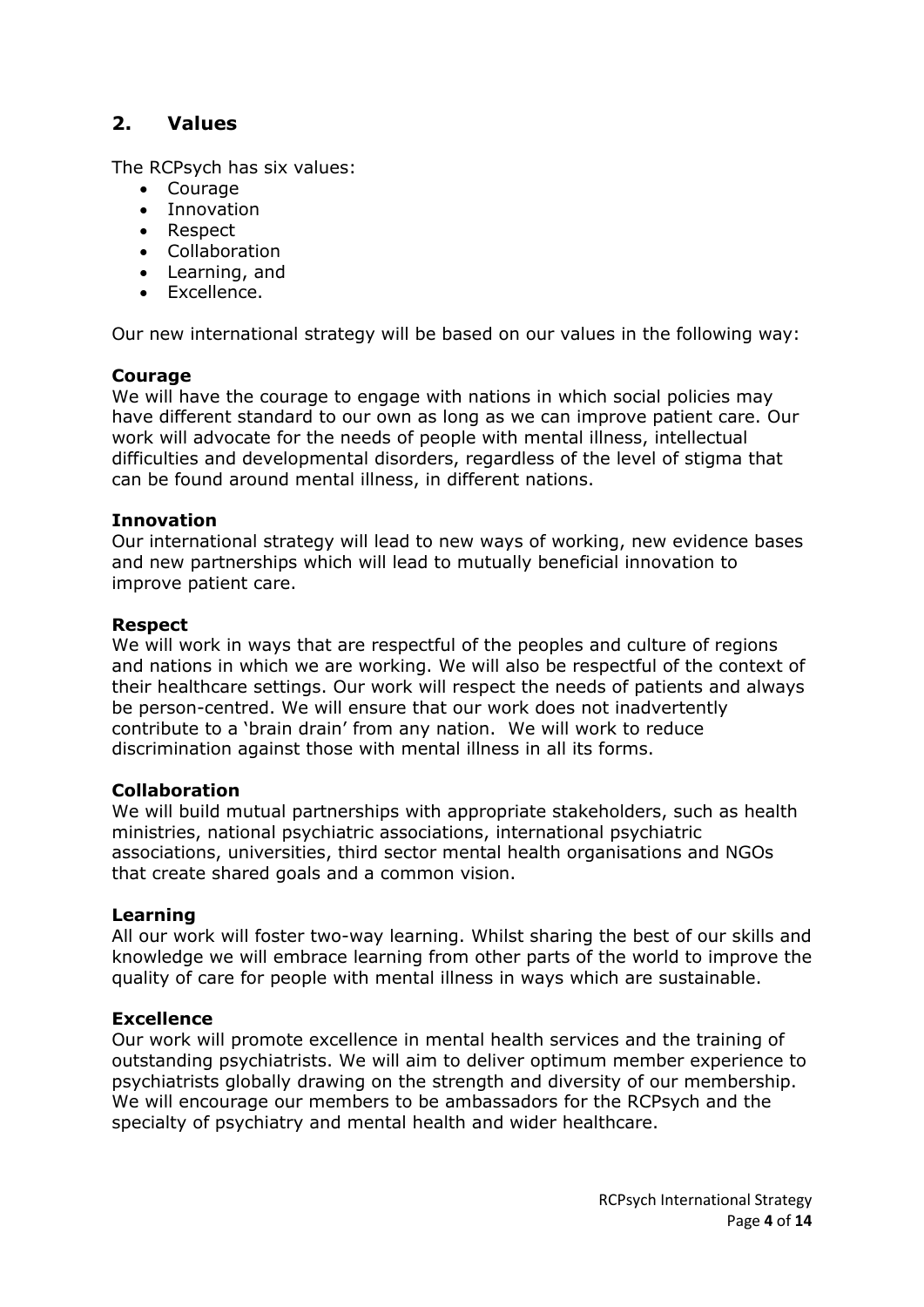# **3. Operating model for the RCPsych international strategy**

The RCPsych wants to make a bigger impact on the delivery of psychiatry and wider mental health services across the world.

It wishes to do this by:

- Delivering increased services to psychiatrists and other mental health staff, through a sustainable model, and
- Utilising surpluses on these services to support an expanded volunteering programme.

The new strategy will only achieve its aims of delivering more services and delivering more base line funded volunteering placements if it is clear and focused.

This means being clear about:

- What services it will prioritise
- Which nations and regions it will focus its attention on.

To be a success, the College needs to be clear about what it can and cannot do.

Otherwise it runs the risk of trying to be all things to all people.

The new strategy focuses on specific regions where the College has existing collaborations and/or allows for potential growth of the College's services and membership, as well highlighting the need to increase our volunteering work in low-and-middle income nations. Where appropriate we will consider delivering the strategy alongside other UK providers.

We will prioritise securing a sustainable model in emerging economies in order to support volunteering work, in low-and-middle income countries.

This means being clear that we will prioritise:

- Nations and regions where the College has strong and existing collaborations – such as India, sub-Saharan Africa and the Middle East and North Africa
- Nations and regions where there will be a strong appetite for charitable services that can be delivered on a sustainable basis – such as India, China and the Middle East and North Africa
- Nations and regions that have resource limitations where the College can add value through volunteer work - such as sub-Saharan Africa.

Under the new model, we will:

- Strive to be carbon neutral
- Ensure that our international strategy is properly resourced, including having a dedicated staff lead and Member lead responsible for its delivery.
- Ensure that the staff lead and Member lead will report to the Board of Trustees on an annual basis as to the efficacy of the international strategy and include a summary of the success of the roll out of the international strategy in each annual report.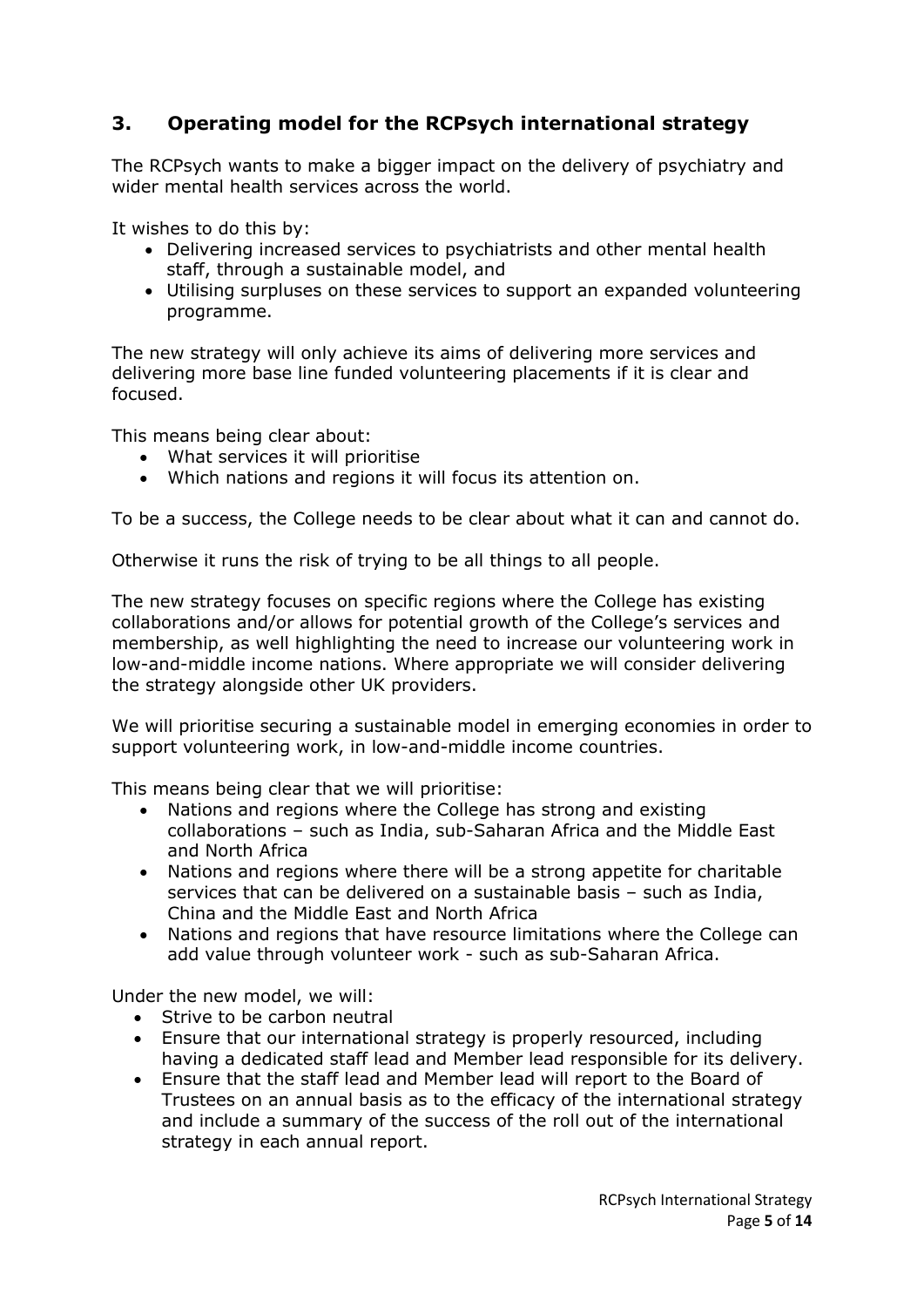- Ensure new services offered under the international strategy are evidence led
- Ensure all international workstreams are run according to sound project management principles, in general, and the College's project management methodology, in particular
- Ensure that all international workstreams, including visits by Senior Officers, are in line with the overall international strategy
- Only adopt new workstreams where a business case has been presented to the RCPsych International Advisory Committee and signed off by the Senior Management Team and Finance Management Committee
- Manage expectations (internally and externally) around our capacity to deliver international projects
- Prioritise the need to build sustainable models in emerging economies in order to support volunteering work, in low-and-middle income nations
- De-commission activity which has little or no focus, or does not meet our strategic aims Resist the temptation to scale-up activities or initiatives prematurely before they have been properly piloted and assessed
- Resist 'scope creep' the temptation to take on projects and pursue initiatives which are not specifically linked to achieving our strategy
- Ensure that we can add value in a sustainable way.
- Seek out partnerships with suitable appropriate stakeholders, such as health ministries, national psychiatric associations, international psychiatric associations, universities, third sector mental health organisations and NGOs
- Ensure that all new international work is evaluated, and key learning is shared with all stakeholders

Under the new model, we will not:

- Take on projects that are not specifically linked to achieving our strategy or expose us or our members to undue risk
- Knowingly place the people we support in significant personal danger, or
- Breach the Foreign and Commonwealth Office policies and recommendations.

# **4. Principles for volunteering**

Many RCPsych members are already involved in international volunteer work and have an interest in and passion for the sharing of knowledge and skills at a global level. Existing links with NHS Trusts, NGOs and national psychiatric associations and Ministries of Heath result in our members spending time supporting and training personnel in many different countries.

The RCPsych Volunteer Scheme captures some of this work but is not sufficiently resourced to effectively capitalise on the energy and expertise of our members – with the result that only around 15 members take part in the scheme every year.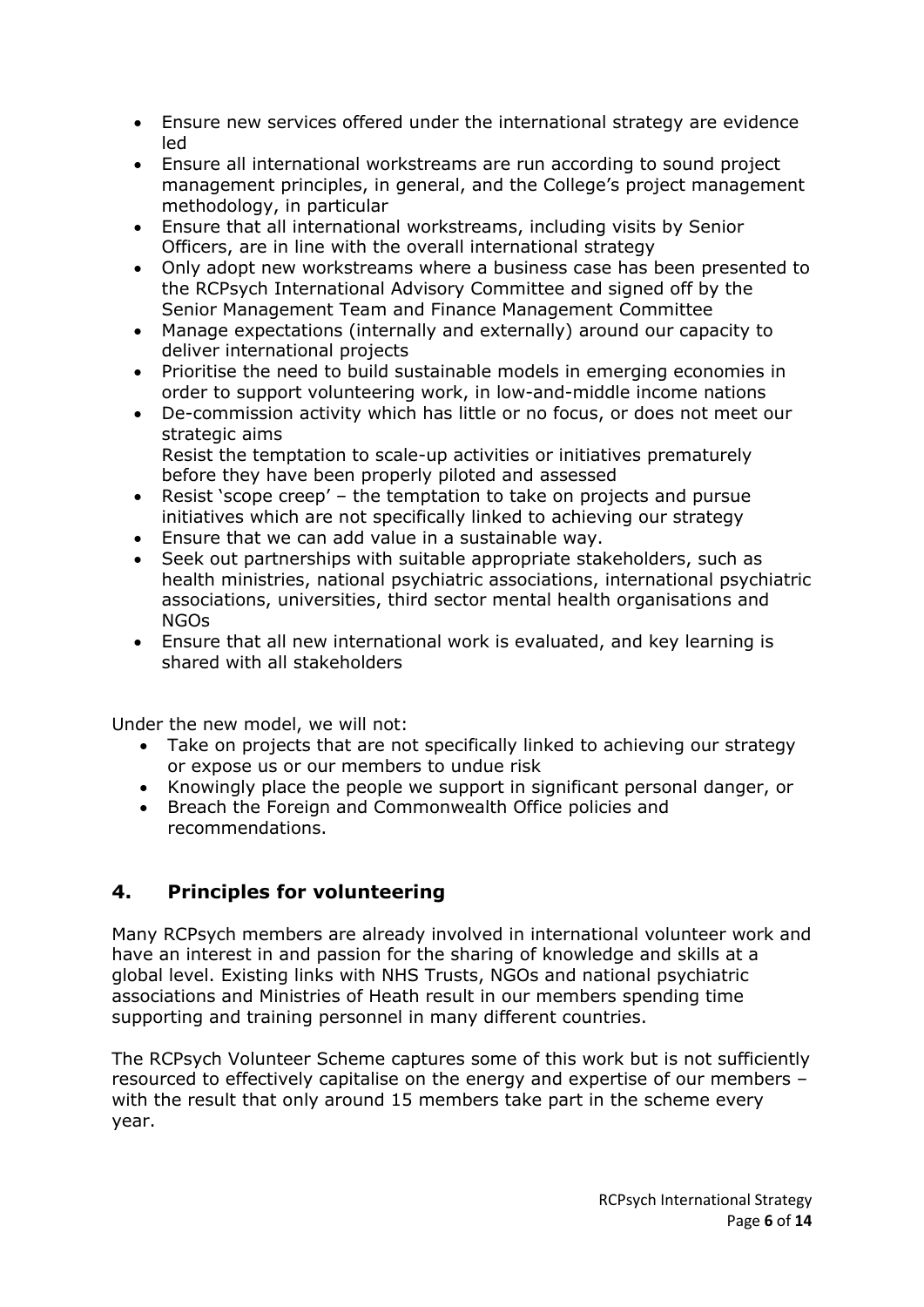By aligning the work of our existing Volunteer Scheme with an overarching international strategy, we can utilise the skills, knowledge and expertise of our members and partners to best effect and use income generating projects mostly delivered in emerging economies, to subsidise the work delivered by volunteers.

A code of conduct will be created to ensure the work of volunteers is delivered to internationally recognised standards and the College will advocate the benefits of volunteering both for individuals and their employers.

All new project ideas will need to be presented, through a clear business case, to the RCPsych International Advisory Committee, as well as receiving sign off from the Senior Management Team and the Board of Trustees.

The business cases will need to show that the projects:

- Are respectful of the peoples, laws and cultures in the relevant regions and nations
- Are accepted by local health ministries and health professionals
- Have sufficient 'buy-in' from local partners to be sustainable
- Have considered and identified training needs and gaps in services
- Are aligned with our international strategy and are carried out within the priority regions and/or countries
- Have clear deliverables that are measurable and realistic and manage the expectations of all parties
- Are human rights based
- Will include a formal evaluation
- Demonstrate that they meet the values of the international strategy
- Do not expose our members to unacceptable risk.

Where volunteer projects do not meet these criteria, the College will not provide resources.

To guard against mission creep, existing projects will be evaluated on an annual basis, by the RCPsych Senior Management Team and International Advisory Committee, to ensure that they continue to meet the criteria and have not grown or changed from the initial purpose of the project

# **5. Priority regions and nations for our services**

| What                                                                          | <b>Where</b>                                                                                                                                                                                                              | Why                                                                                                                                                                                                    |
|-------------------------------------------------------------------------------|---------------------------------------------------------------------------------------------------------------------------------------------------------------------------------------------------------------------------|--------------------------------------------------------------------------------------------------------------------------------------------------------------------------------------------------------|
| Expand our<br>volunteer<br>scheme, from<br>around 15 to 100<br>members a year | Sub-Saharan Africa<br>$\bullet$<br>India<br>$\bullet$<br>Myanmar<br>$\bullet$<br>(Other territories to<br>$\bullet$<br>be considered using<br>existing principles<br>and to be signed off<br>by IAC, SMT and<br>Trustees) | • To share best practice in<br>low-and-middle income<br>countries<br>• To provide opportunities<br>for members, who want<br>to donate their time to<br>services in low-and-<br>middle income countries |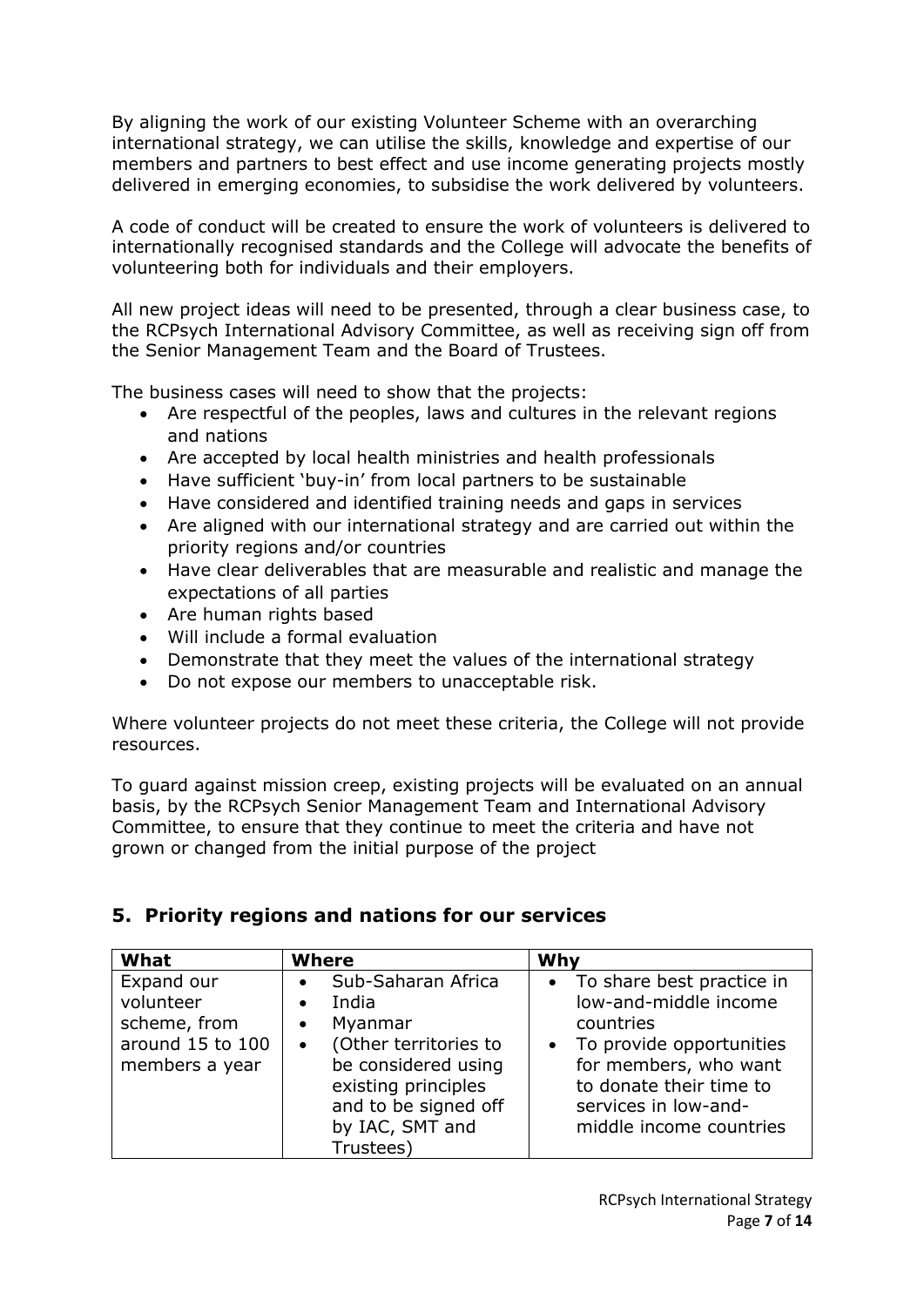|                                                                                                                                                                    |                                                                                                              | To upskill mental health<br>provision in low-and-<br>middle income countries.<br>To share learning from<br>those working in low<br>resource settings<br>To roll out base line<br>funded College support to<br>low-and-middle income<br>countries.                                                                                                                        |
|--------------------------------------------------------------------------------------------------------------------------------------------------------------------|--------------------------------------------------------------------------------------------------------------|--------------------------------------------------------------------------------------------------------------------------------------------------------------------------------------------------------------------------------------------------------------------------------------------------------------------------------------------------------------------------|
| Continue to run<br>our existing<br><b>MRCPsych Exam</b><br>Centers                                                                                                 | Ireland<br>$\bullet$<br>Oman<br>Malta<br>$\bullet$<br>Hong Kong<br>$\bullet$<br>Singapore<br>India           | Building on existing<br>$\bullet$<br>success of international<br>exam development<br>Strong partnerships<br>already in place<br>Postgraduate training<br>follows a similar model to<br>UK training, making the<br>MRCPsych appropriate<br>and practical for trainees<br>Allows service delivery<br>through sustainable<br>financial model.                               |
| <b>Expanded CASC</b><br>capacity                                                                                                                                   | India<br>$\bullet$<br>A Nation (TBC)<br>$\bullet$<br>accessible to Middle<br>Eastern and African<br>trainees | To support the next<br>$\bullet$<br>generation of members<br>Build on existing success<br>of international exam<br>Strong partnerships<br>already in place<br>Postgraduate training<br>follows a similar model to<br>UK training, making the<br>MRCPsych appropriate<br>and practical for trainees<br>Allows service delivery<br>through sustainable<br>financial model. |
| Explore<br>opportunities to<br>develop tiered<br>qualifications for<br>mental health<br>workers,<br>including an<br><b>RCPsych</b><br>International<br>Certificate | India<br>China<br>Sub-Saharan Africa<br>Middle East and North<br>Africa                                      | Support professional<br>development of the<br>frontline mental health<br>workforce in under-<br>resourced setting<br>Share evidence-based<br>knowledge and skills<br>Already have interest<br>from potential partners                                                                                                                                                    |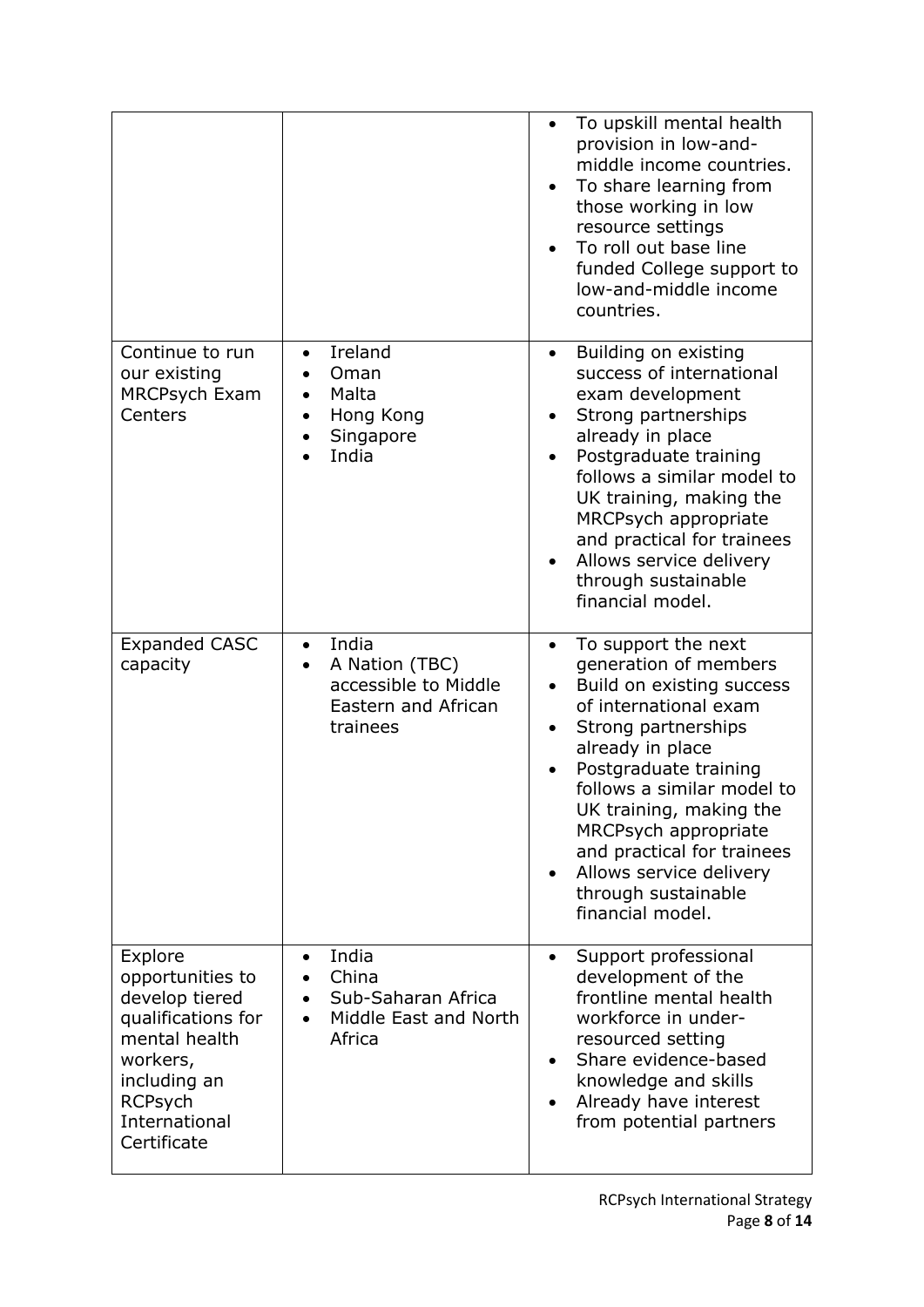|                                                                          |                                                                                      | Allows service delivery<br>$\bullet$<br>through sustainable<br>financial model.                                                                                                                                                                                                                               |
|--------------------------------------------------------------------------|--------------------------------------------------------------------------------------|---------------------------------------------------------------------------------------------------------------------------------------------------------------------------------------------------------------------------------------------------------------------------------------------------------------|
| Expansion of<br><b>Train the Trainer</b><br>Courses                      | Middle East and North<br>$\bullet$<br>Africa<br>Sub-Saharan Africa<br>India<br>China | Build on success of<br>$\bullet$<br>existing volunteer<br>projects<br>Sustainable model for<br>improving skills and<br>knowledge<br>Already have interest<br>from potential partners<br>Allows service delivery<br>through sustainable or<br>base line funded financial<br>model, depending on the<br>nation. |
| <b>Clinical skills</b><br>training courses                               | China<br>Middle East and North<br>Africa<br>Sub-Saharan Africa<br>China<br>India     | Share evidence based<br>$\bullet$<br>best practice<br>Already have interest<br>$\bullet$<br>from potential partners<br>Allows service delivery<br>through sustainable<br>financial model.                                                                                                                     |
| Expansion of<br>training courses<br>for trainees (e.g.<br>CASC training) | India<br>Oman<br>Malta<br>Hong Kong<br>٠<br>Singapore                                | Support the next<br>$\bullet$<br>generation of Members<br>Share evidence based<br>$\bullet$<br>best practice<br>Training is already being<br>requested by trainees<br>Allows service delivery<br>through sustainable<br>financial model.                                                                      |
| Roll out<br>International<br>events                                      | India<br>Middle East and North<br>Africa<br><b>Far East</b><br>Sub-Saharan Africa    | Support international<br>members with their<br>professional development<br>Share evidence based<br>best practice<br>Large membership base<br>٠<br>or,<br>Strong links with potential<br>partners<br>Allows service delivery<br>through sustainable<br>financial model.                                        |
| Further develop<br>the MTI Scheme                                        | <b>UK</b><br>$\bullet$                                                               | Support international<br>$\bullet$<br>trainees to further their                                                                                                                                                                                                                                               |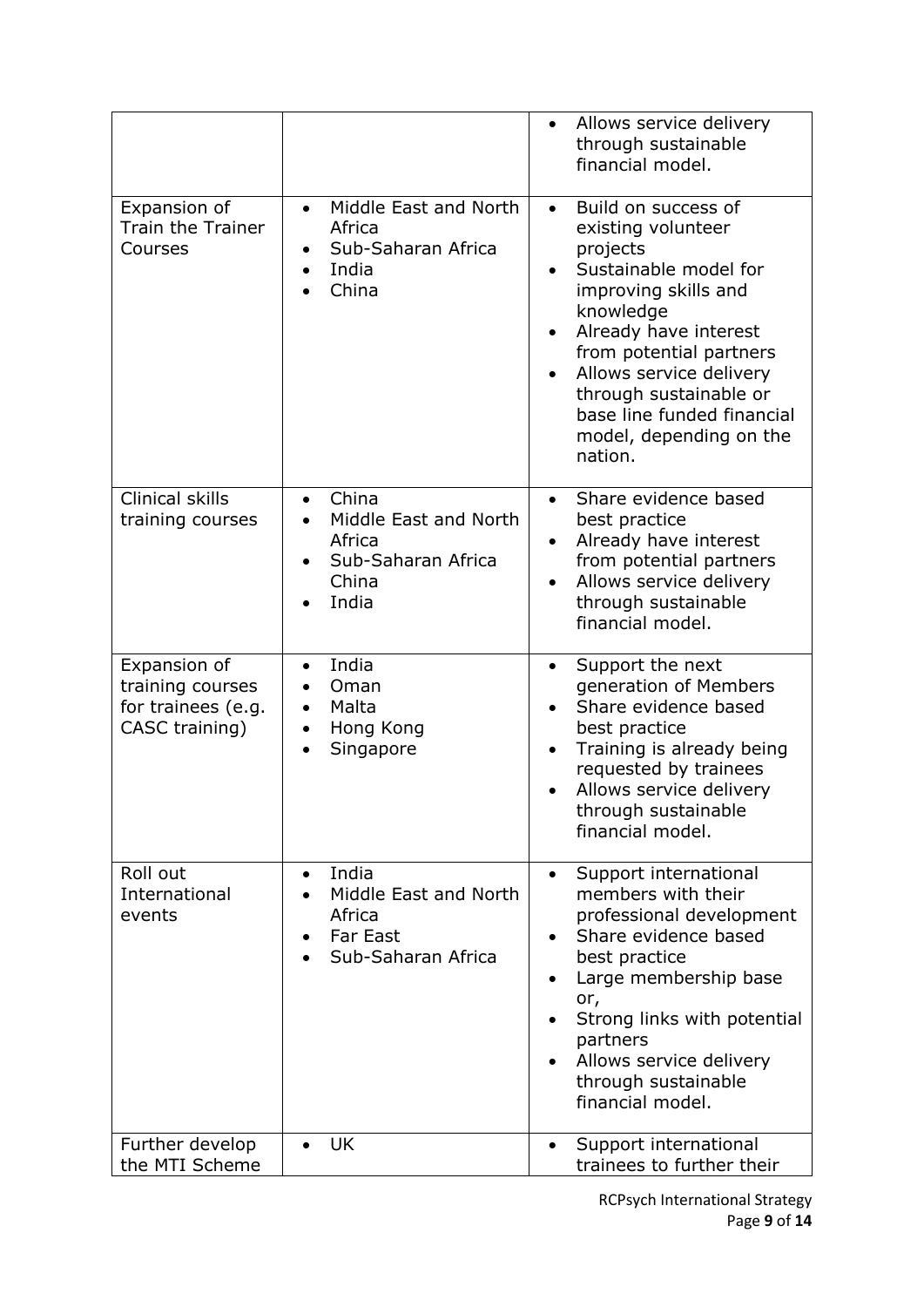|                                                                                                                                                                                                                      |           | medical education in the<br><b>UK</b><br>Support UK NHS services<br>Facilitate learning within<br>UK services from ideas<br>generated in other<br>nations<br>Engage with international<br>psychiatrists and develop<br>a network of<br>ambassadors<br>Allows for generation of<br>sustainable funding.                                               |
|----------------------------------------------------------------------------------------------------------------------------------------------------------------------------------------------------------------------|-----------|------------------------------------------------------------------------------------------------------------------------------------------------------------------------------------------------------------------------------------------------------------------------------------------------------------------------------------------------------|
| Increase<br>promotion of<br>quality networks,<br>offering<br>standards-based<br>quality assurance<br>and review                                                                                                      | Worldwide | To help drive up<br>$\bullet$<br>standards and quality in<br>mental health services<br>around the world<br>To generate sustainable<br>funding.                                                                                                                                                                                                       |
| Develop<br>evidence-based<br>mental health<br>clinical guidelines<br>and mental<br>health care<br>pathways in<br>country-specific<br>context                                                                         | Worldwide | To help drive up<br>standards and quality in<br>mental health services<br>around the world<br>To generate sustainable<br>funding.                                                                                                                                                                                                                    |
| Continue to give<br>quidance to<br>patients on<br>various<br>conditions via our<br>mental health<br>information<br>materials (many<br>translated in<br>other languages)<br>which are<br>promoted via our<br>website. | Worldwide | To give patients, carers,<br>psychiatrists and other<br>mental health staff access<br>to high-quality evidence-<br>based information<br>To maintain the<br>$\bullet$<br>reputation of the RCPsych<br>as a world leader in<br>mental health information<br>and advocacy<br>To deliver base line<br>funded evidence-based<br>mental health information |
| Consider<br>translating<br>RCPsych books<br>and journals                                                                                                                                                             | China     | To share mental health<br>$\bullet$<br>research as widely as<br>possible                                                                                                                                                                                                                                                                             |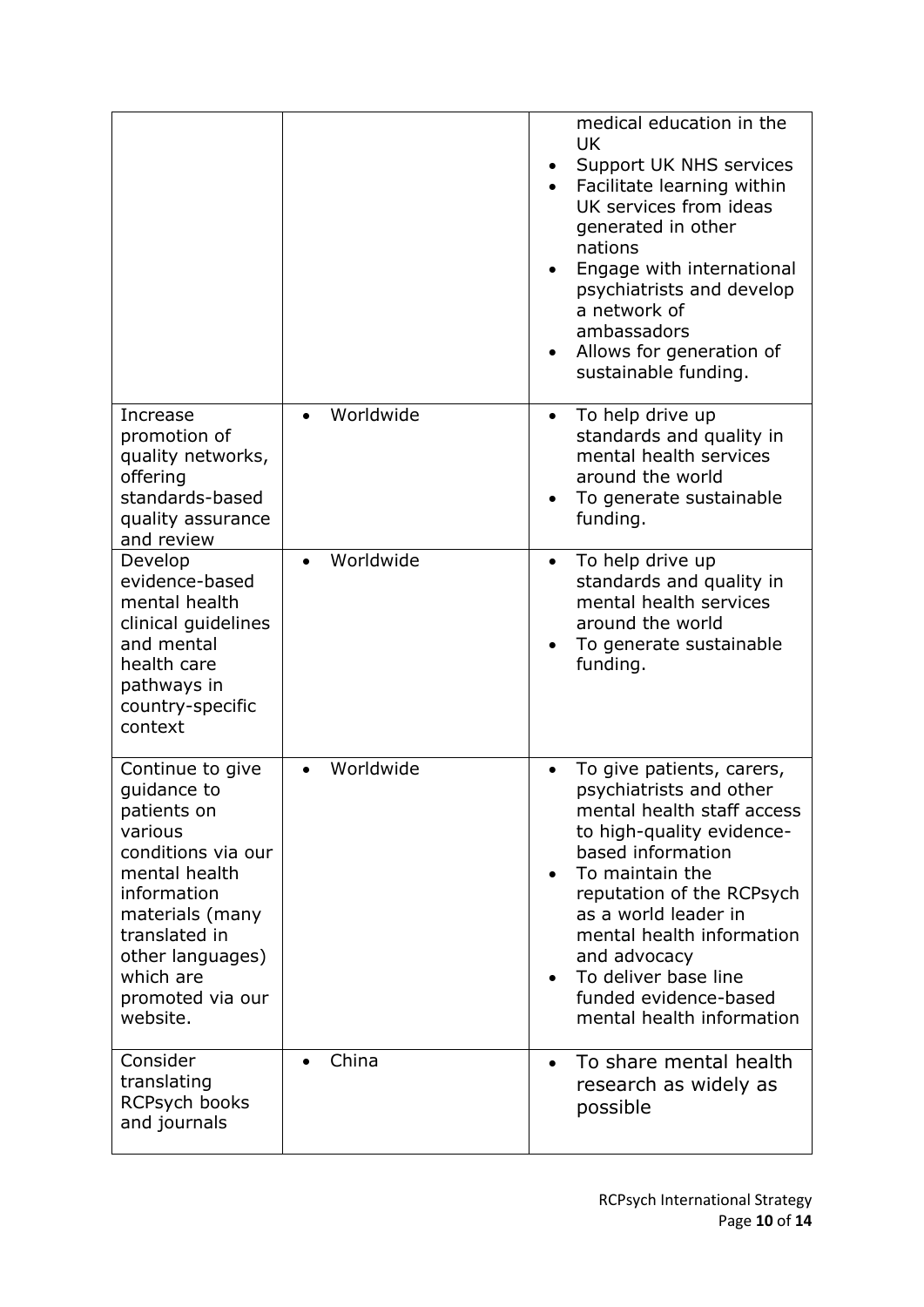| Improve the<br>joining process<br>for international<br>members                        | Worldwide              | To create a better<br>membership experience                                                                                             |
|---------------------------------------------------------------------------------------|------------------------|-----------------------------------------------------------------------------------------------------------------------------------------|
| Expand our<br>international<br>membership to<br>include medical<br>students           | Worldwide              | To encourage medical<br>$\bullet$<br>students to choose<br>psychiatry<br>To improve all medical<br>student's knowledge of<br>psychiatry |
| Continue to<br>support the<br>advocacy of<br>parity of esteem                         | Worldwide<br>$\bullet$ | To maintain the<br>$\bullet$<br>reputation of the RCPsych<br>as a world leader in<br>mental health information<br>and advocacy          |
| Continue to<br>support our<br>International<br><b>Divisions</b>                       | Worldwide              | To engage with<br>psychiatrists locally                                                                                                 |
| We will closely<br>track the roll out<br>of our expanded<br>international<br>strategy | All projects           | To ensure that the income<br>generated by the<br>sustainably-funded<br>workstreams generate<br>enough income to fund an<br>expanded     |

# **6. Key performance indicators for our international strategy – mapped against the College strategic objectives 2019-20**

# **Strategic Objective 1:** *Delivering education and training, and promoting research in psychiatry*

## **MRCPsych exam**

- We will continue to run the MRCPsych exam centres in Ireland, Oman, Singapore, Malta, Hong Kong and India. (Sustainably-funded)
- We will explore the possibility of delivering the Clinical Assessment of Skills and Competencies (CASC), at an exam centre in India, as well as Paper A and Paper B. (Sustainably-funded)
- We will explore the possibility of delivering the CASC at an exam centre, in a country accessible to Middle Eastern and African trainee psychiatrists. (Sustainably-funded)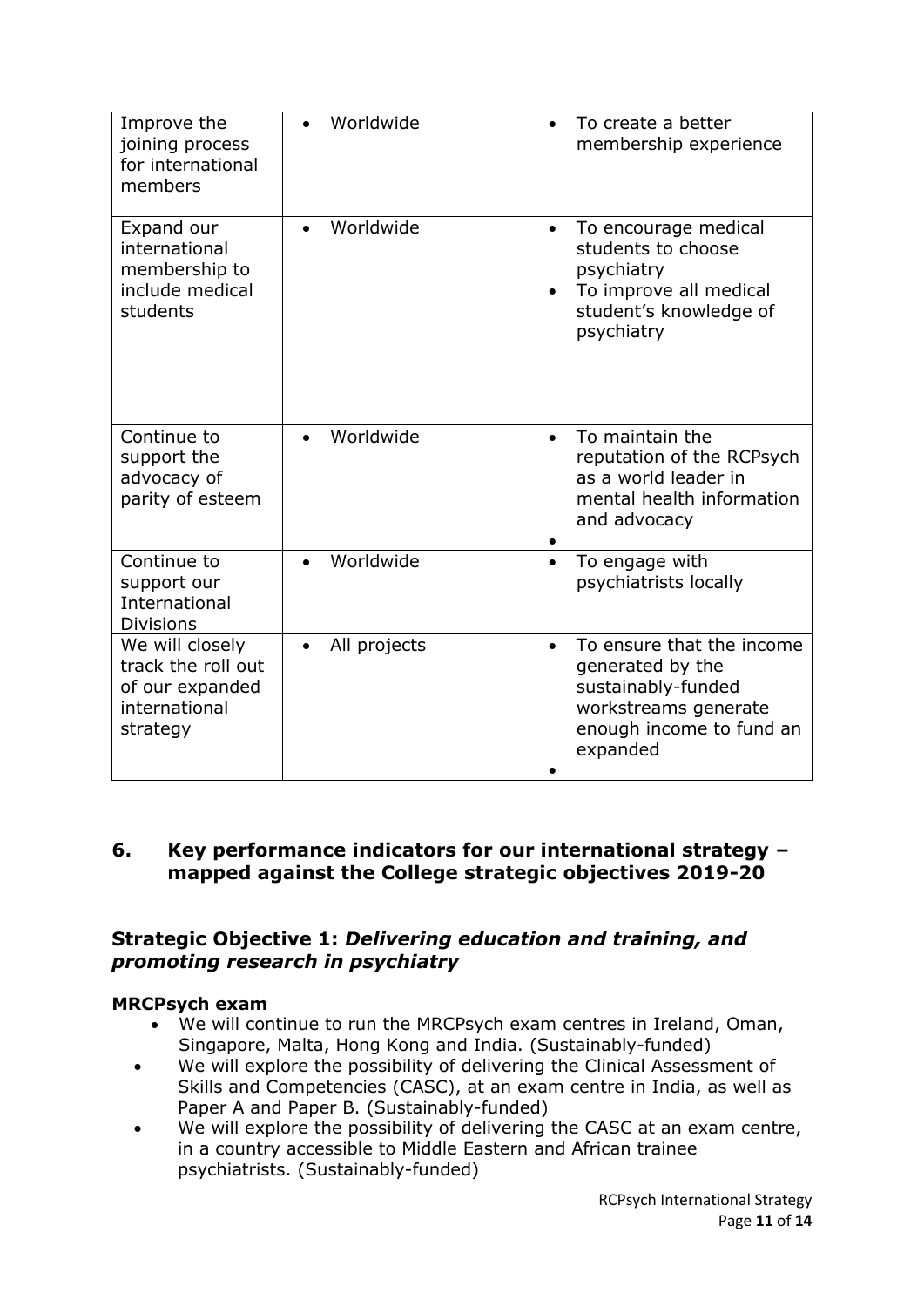## **RCPsych International Certificate**

We will explore opportunities to develop tiered qualifications for mental health workers, including an RCPsych International Certificate for mental health professionals, including psychiatric nurses, with an emphasis on India, China and sub-Saharan African and Middle East and North African countries. (Sustainably-funded)

#### **Train the Trainer**

We will use internationally recognised quality materials  $-$  for example the World Health Organisation Mental Health Gap Action Programme (mhGAP) curriculum – locally to train those delivering mental health care on the ground, who – in turn – will be able to train their teams, with an emphasis on China, the Middle East and North Africa, Sub-Saharan Africa, China and India. (Sustainably-funded or base line funded as appropriate).

#### **Training courses**

- We will deliver, overseas, local skills-based training such as in research skills or Dementia Care – tailored to the needs of the local health workforce and utilising the expertise of our Faculties, with an emphasis on China, the Middle East and North Africa, India and Sub Saharan Africa (Sustainably-funded)
- We will deliver training courses to support international trainees, including those who are working towards taking the MRCPsych, in all countries where our exam is delivered; India, Oman, Malta, Hong Kong and Singapore (Sustainably-funded).

#### **Events**

• We will develop a series of overseas conferences and events for psychiatrists and other members of the mental health team – particularly in India, the Middle East and North Africa, the Far East and sub-Saharan Africa – to meet the needs of local mental health services (Sustainablyfunded).

## **Strategic Objective 2:** *Promoting recruitment and retention in psychiatry*

#### **MTI Scheme**

• We will develop the RCPsych Medical Training Initiative (MTI) to Support international trainees to further their medical education in the UK Whilst also supporting UK NHS services. The scheme will Facilitate learning within UK services from ideas generated in other nations and will engage with international psychiatrists and develop a network of ambassadors (Sustainably-funded).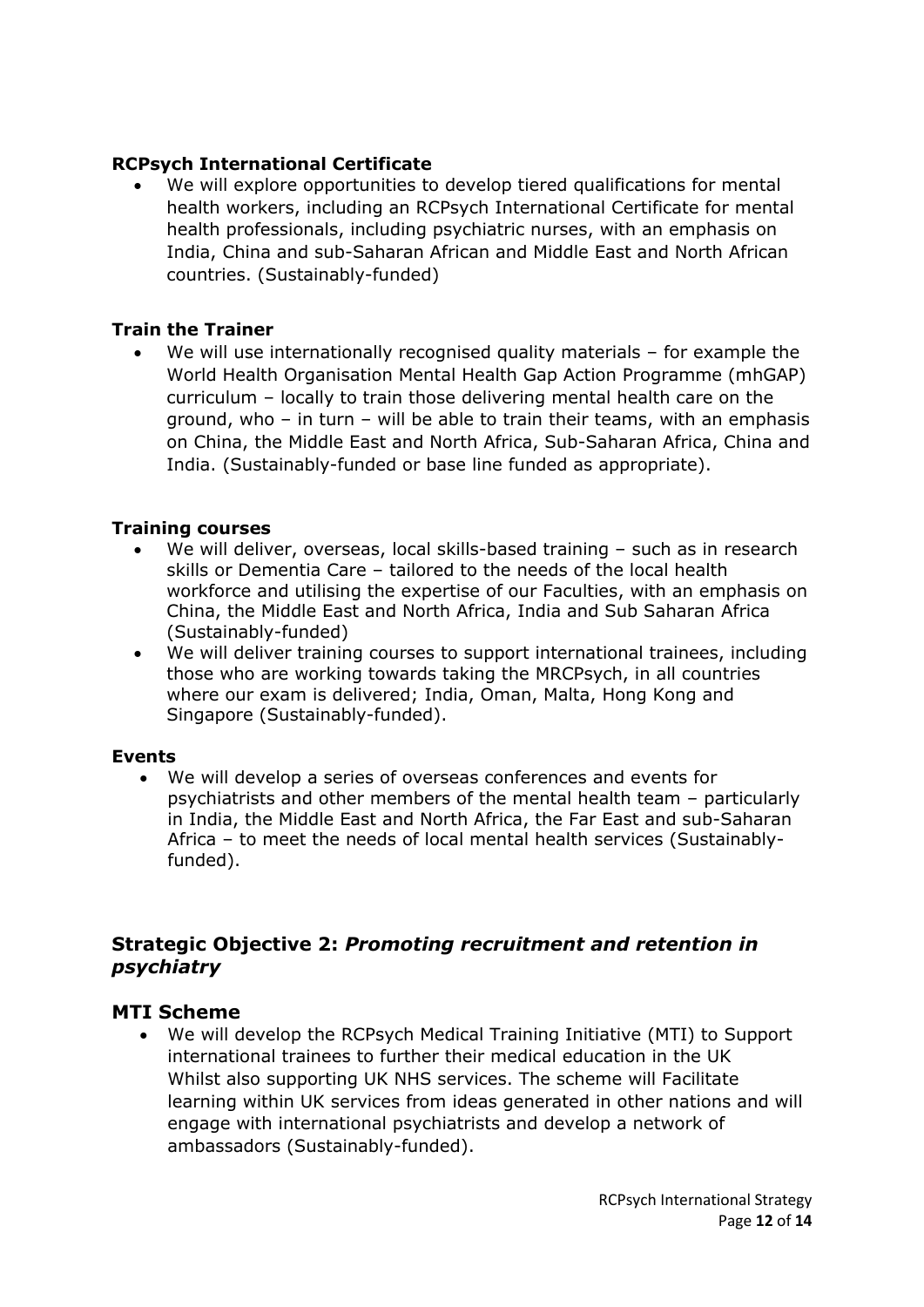#### **International Medical Students**

• We will consider establishing a membership grade for international medical students to encourage recruitment into psychiatry and to increase knowledge of the specialty for all medical students

### **Strategic Objective 3:** *Improving standards and quality across psychiatry and wider mental health services, and support the prevention of mental ill health*

### **Quality Networks**

• We will proactively promote our quality networks that set standards and review services using self and peer-review to help drive up standards and quality in mental health services around the world (Sustainably-funded)

#### **Clinical Guidelines and Pathways**

• We will proactively promote the uptake of evidence-based mental health clinical guidelines and mental health care pathways around the world (Sustainably-funded)

#### **Volunteering**

We will expand our volunteer scheme, in close collaboration with our Volunteering and International Psychiatry Special Interest Group (VIPSIG), with a target of linking 100 members, a year, who want to donate their time to services in low-and-middle income countries, that need specialist training with a particular focus on Sub-Saharan Africa, India, Myanmar (and other territories as appropriate ) (base line funded).

#### **Books and Journals**

• We will explore the possibility of translating RCPsych books and journals for territories where medical education is not delivered in English with a particular focus on China (sustainably funded)

## **Strategic Objective 4:** *Being the voice of psychiatry*

#### **Advocacy**

We will continue to support the advocacy of parity of esteem worldwide, through our membership of the World Psychiatric Association (WPA); the European Psychiatric Association/National Psychiatric Associations Committee (EPA); and the European Union of Medical Specialists (UEMS) – Psychiatry section and Child and Adolescent Psychiatry section (base line funded)

#### **Mental Health Information**